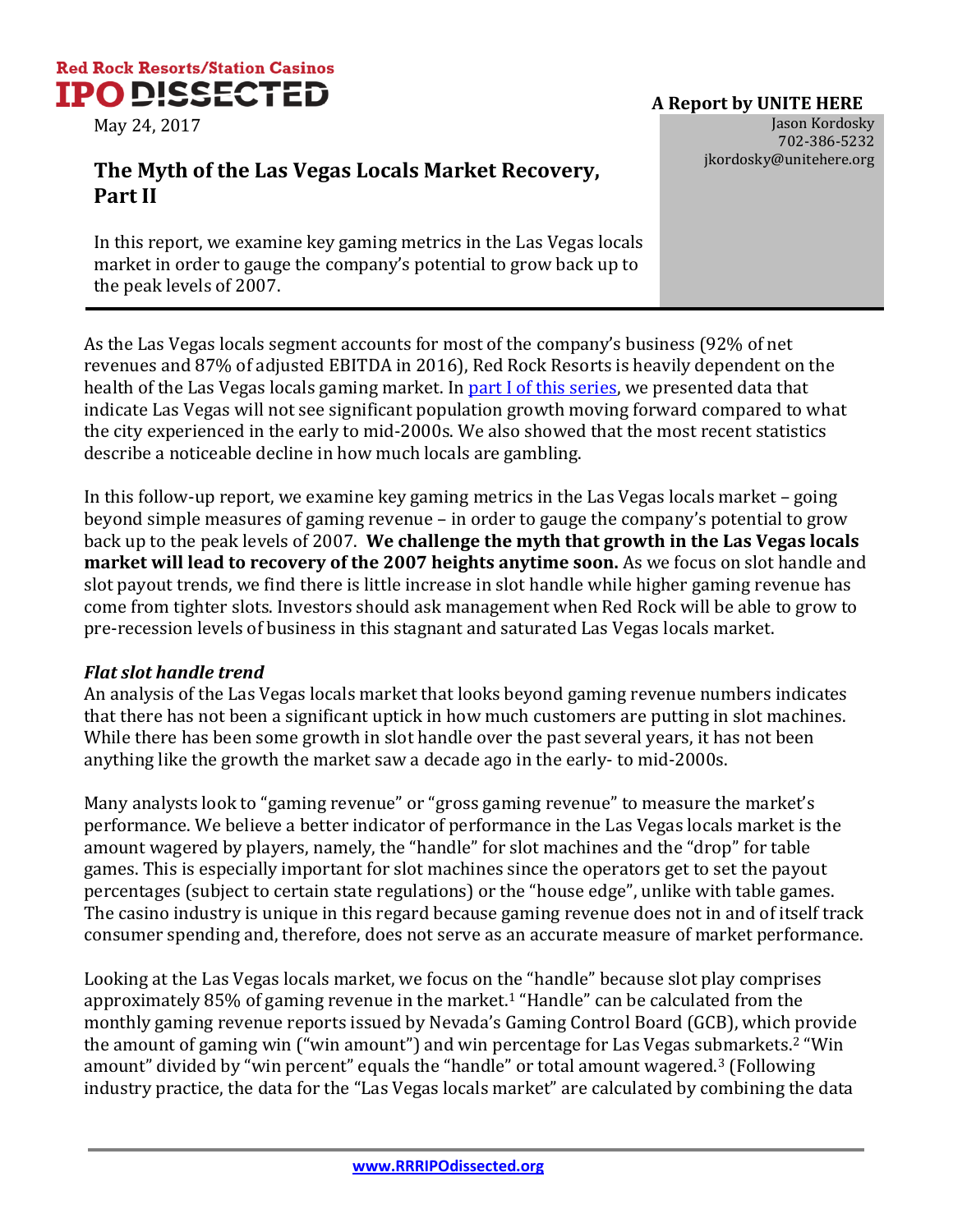for the North Las Vegas, Boulder Strip, and Balance of Clark County submarkets as reported by the GCB.)



What we see is that the slot handle has been increasing at a slow pace in the Las Vegas locals market. **From January 2012 to January 2017, slot handle in the locals market increased by only 1.88% with a CAGR of 0.37%** (Figure 1).<sup>4</sup> These monthly handle numbers show a relatively stagnant market with little growth.



In contrast, the monthly handle numbers leading up to the Las Vegas locals market's historic peak in 2007 (Figure 2) paint a very different picture**. From January 2002 to January 2007, monthly handle increased by 33.8% with a CAGR of 5.99%.**<sup>5</sup> As of March 2017, total slot handle in the Las Vegas locals market was down 20.6% from its historic peak in March 2007.6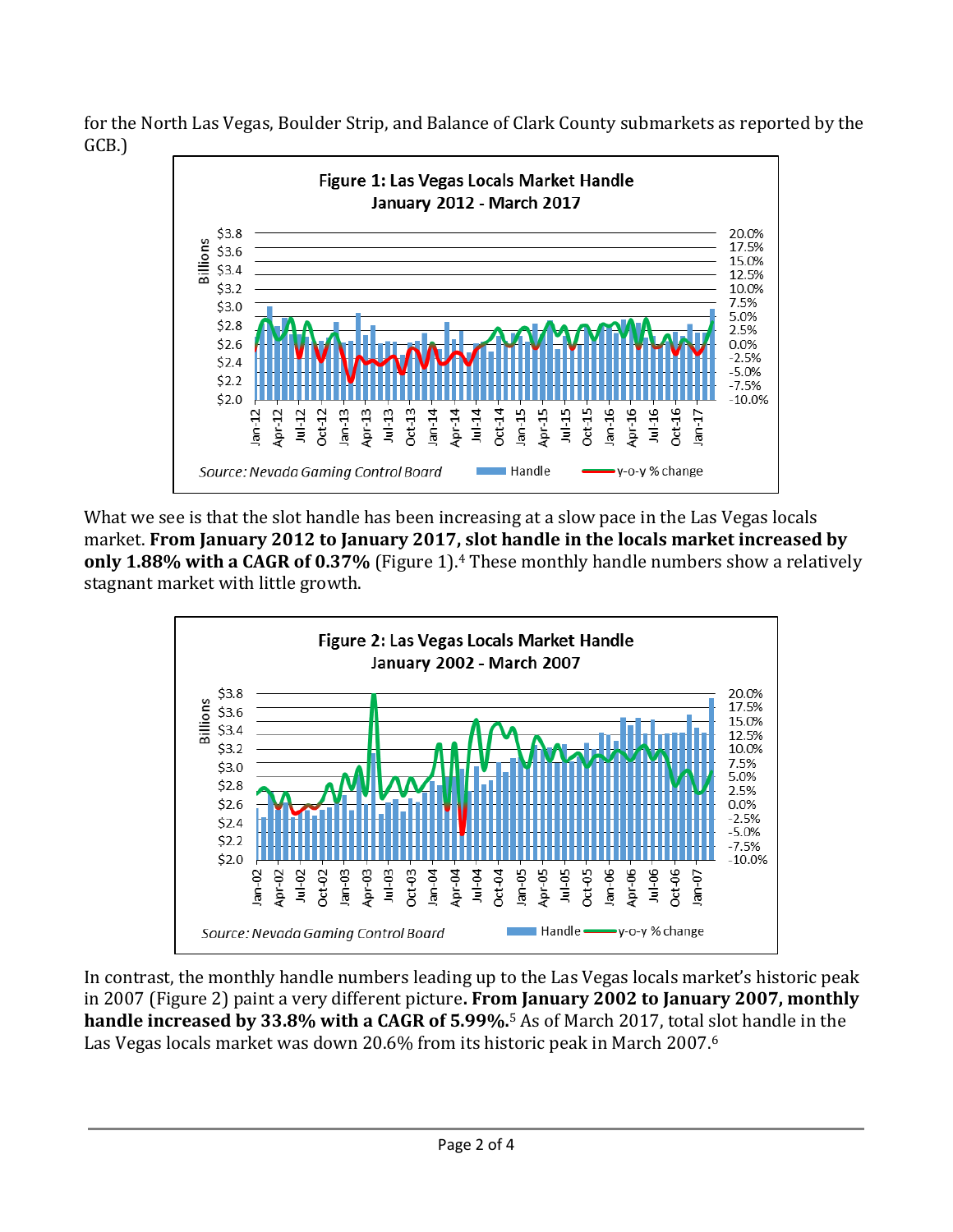| Las Vegas Locals Market              | Handle<br>Increase | <b>CAGR</b> |
|--------------------------------------|--------------------|-------------|
| Run up to peak (Jan 2002 - Jan 2007) | $33.8\%$           | 5.99%       |
| <b>Current (Jan 2012 - Jan 2017)</b> | 1.88%              | $0.37\%$    |

From January 2002 to March 2007, y-o-y monthly handle growth averaged 6.18% and peaked as high as 20.3% in March 2003. In contrast, from January 2012 to March 2017, y-o-y monthly handle growth averaged only 0.21%. Although y-o-y monthly handle growth recently peaked at 4.63% in June 2016, we saw a similar peak of 4.55% in June 2012. A comparison of these two periods casts doubt on analysts claiming that the Las Vegas locals gaming market is currently experiencing an impressive expansion.

## *Progressively tighter slots*

Nevertheless, Red Rock's management and sell-side analysts have presented a mountain of data and all sorts of metrics trying to convince investors that macro conditions in the Las Vegas locals market are behind recent and continuing gaming revenue growth in the Las Vegas locals market. But, if – like we have demonstrated – slot handle has been flat in the market and Las Vegas locals are spending less on gaming, then what accounts for this growth in gaming revenue? We believe one answer lies in the progressive tightening of slot machines in the locals market over the past 15 years.



It is clear from the data that the win percent of slot machines in the Las Vegas locals market has risen steadily over the past decade and a half (Figure 3). What this means is that slots have gotten tighter, from the player's perspective. The win percent for the Las Vegas locals market in 2002 was 4.55% while in 2016 the win percent was 5.64%. The 109 basis-point increase makes for a significant difference in the amount of player spending kept by the casinos. **If casino operators in the Las Vegas locals market had won only 4.55% in 2016 instead of 5.64%, slot gaming revenue for the year would have been reduced by \$358 million or 19.3%.**